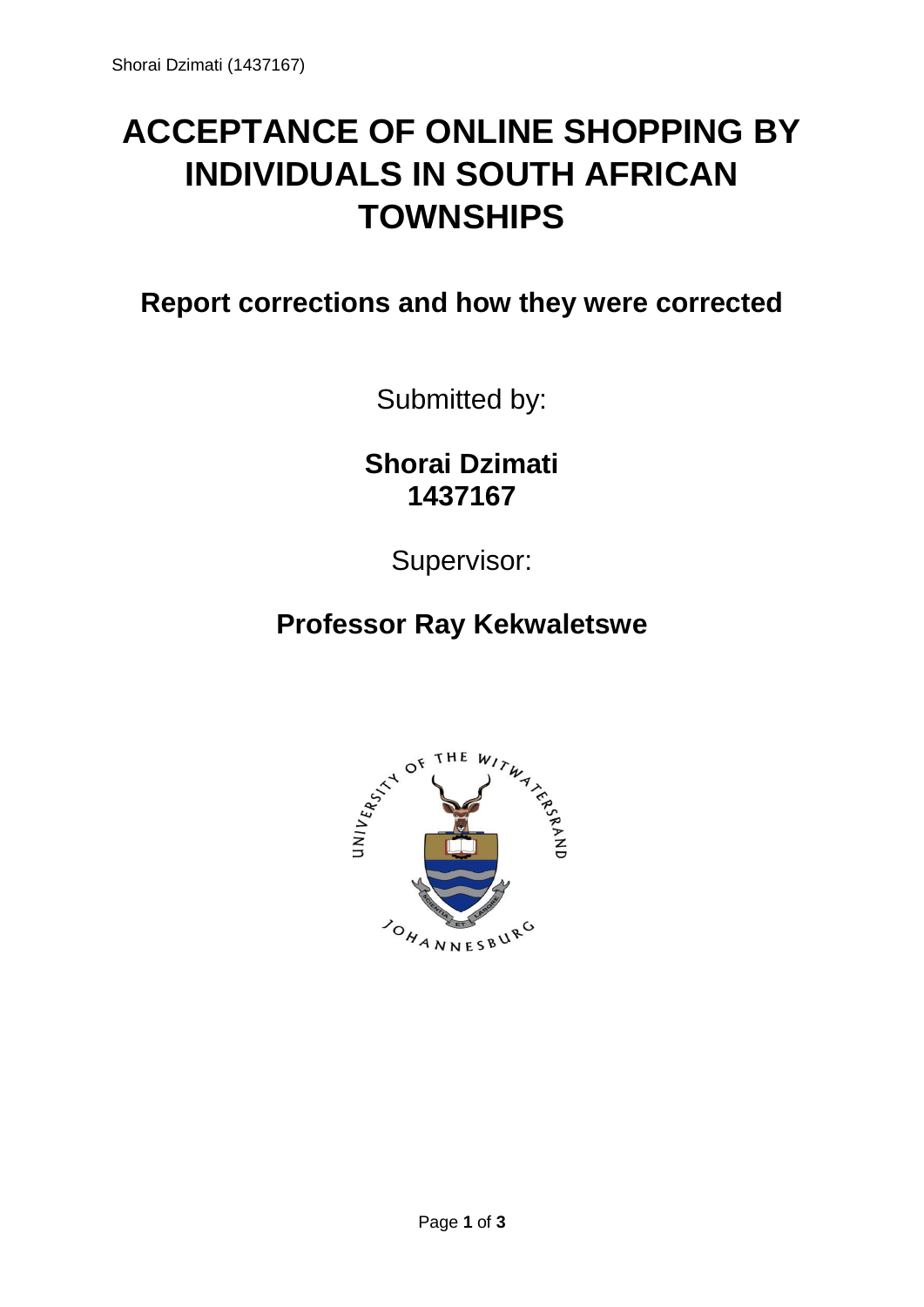| <b>Highlighted Correction Items by marker</b>                                                                                                                                                                                 | <b>Actions Done to Correct the Items by learner</b>                                                                                                                                                     |
|-------------------------------------------------------------------------------------------------------------------------------------------------------------------------------------------------------------------------------|---------------------------------------------------------------------------------------------------------------------------------------------------------------------------------------------------------|
| <b>Abstract</b> - Have a leaner abstract with<br>regards to the background and focus more<br>on theoretical and methodological aspects<br>of the research together with the practice<br>and business implications. - (Page 2) | Revised the abstract and removed some of the background<br>elements and added some aspects around the theoretical,<br>methodological as well as practitioner and business<br>implications. $-$ (Page 2) |
| <b>Chapter 1 - Further development to enrich</b><br>the it with the potential practitioner<br>contribution in South Africa - (Page 8)                                                                                         | Added more information to include the potential practitioner<br>of the study in South Africa - (Page 8)                                                                                                 |
| <b>Chapter 1 - Correction of minor</b><br>grammatical errors in $-$ (Pages 8, 10 & 14)                                                                                                                                        | Grammatical errors corrected – (Pages 8, 10 & 14)                                                                                                                                                       |
| <b>Chapter 2</b> – Section of biometrics not<br>$necessary - (Page 22)$                                                                                                                                                       | Section not removed from the report to further explain<br>technology acceptance theories. - (Page 22)                                                                                                   |
| <b>Chapter 2 - Excess content about</b><br>competing acceptance models - (Page 17<br>to $22)$                                                                                                                                 | Content not removed from the report to assist in explaining<br>the different technology acceptance theories and models. -<br>(Page 17 to 22)                                                            |
| <b>Chapter 2</b> – Did not unpack the context-<br>specific peculiarities of our economy and<br>why online shopping $-$ (Page 17 to 22)                                                                                        | Added a section to unpack the South African context-specific<br>peculiarities and why online shopping – (Page 17 to 18)                                                                                 |
| <b>Chapter 2 - No inclusion and explanation</b><br>of systematic literature review (SLR)<br>search terms $-$ (Page 17 to 22)                                                                                                  | Section for SLR added - (Page 18)                                                                                                                                                                       |
| <b>Chapter 3</b> – The justification for cross-<br>sectional as opposed to longitudinal form<br>not particularly strong - (Page 36)                                                                                           | Additional justification for choosing cross-sectional over<br>Iongitudinal added - Page (36)                                                                                                            |
| <b>Chapter 3</b> – No research design limitations<br>in the chapter $-$ (Page 35 to 45)                                                                                                                                       | Research design limitations added - (Page 37)                                                                                                                                                           |
| <b>Chapter 3</b> – No explicit declaration that the<br>pilot testing results would not be<br>incorporated in the actual analysis - (Page<br>42 to 43)                                                                         | Statement added to declare that pilot testing results would<br>not be incorporated in the actual analysis $-$ (Page 43)                                                                                 |
| <b>Chapter 4</b> $-$ Some comments on the<br>sample size and response rate relative to<br>the overall population would have<br>benefited the reader $-$ (Page 45 to 46)                                                       | Section on comments on the sample size and response rate<br>has been added $-$ (Page 46)                                                                                                                |
| <b>Chapter 4</b> $-$ In the PCA section it was not<br>made clear whether the five factors<br>emerged automatically or were enforced<br>through the SPSS $-$ (Page 54 to 55)                                                   | A statement was added to make it clear that the five factors<br>that emerged after the principal component analysis,<br>emerged automatically without being enforced into SPSS -<br>(Page 54 to 55)     |